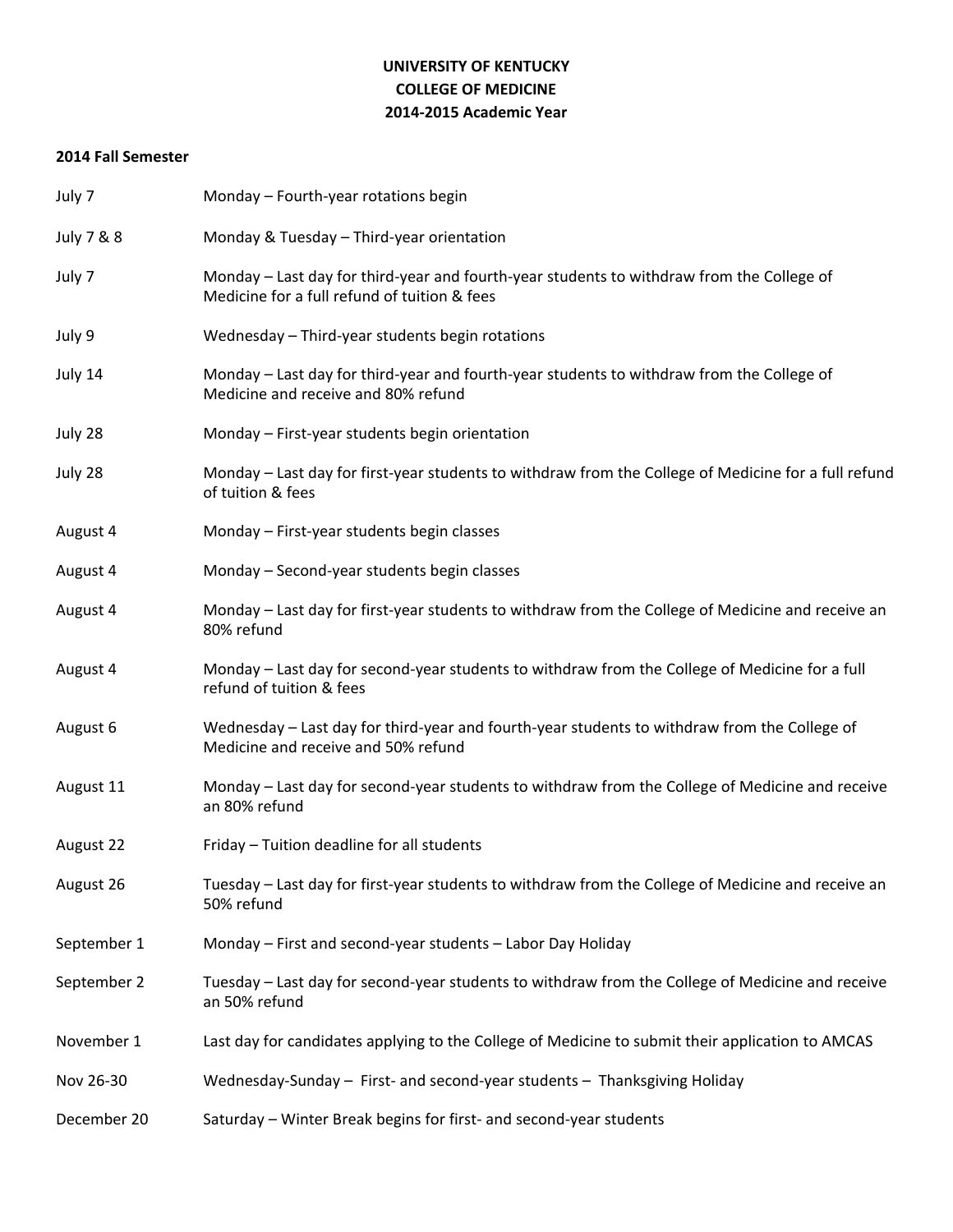# **UNIVERSITY OF KENTUCKY COLLEGE OF MEDICINE 2014-2015 Academic Year**

# **2015 Spring Semester**

| January 5                                       | Monday - All students return to class                                                                             |  |
|-------------------------------------------------|-------------------------------------------------------------------------------------------------------------------|--|
| January 5                                       | Monday - Last day to withdraw from the College of Medicine and receive a full refund                              |  |
| January 12                                      | Monday - Last day to withdraw from the College of Medicine and receive an 80% refund                              |  |
| January 15                                      | Last day for candidates applying to the College of Medicine to submit their supplemental<br>application materials |  |
| January 19                                      | Monday - First and second year students - Martin Luther King Jr.'s Birthday Holiday                               |  |
| January 22                                      | Thursday - Tuition deadline for all students                                                                      |  |
| February 3                                      | Tuesday - Last day to withdraw from the College of Medicine and receive a 50% refund                              |  |
| March 7-15                                      | Saturday-Sunday - Spring Break for first-year students                                                            |  |
| March 14-22                                     | Saturday-Sunday - Spring Break for second-year students                                                           |  |
| May 8                                           | Friday - End of academic year for second-year students                                                            |  |
| <b>May 15</b>                                   | Friday - End of academic year for fourth-year students                                                            |  |
| <b>May 16</b>                                   | Saturday - College of Medicine Graduation                                                                         |  |
| May 25                                          | Monday - Memorial Day Holiday for first-year students                                                             |  |
| <b>May 29</b>                                   | Friday - End of academic year for first-year students                                                             |  |
| June 19                                         | Friday - End of academic year for third-year students                                                             |  |
| June 22-26 and 29-30 CPX Exam for Class of 2016 |                                                                                                                   |  |
| June 30                                         | Tuesday - Special graduation date                                                                                 |  |

### **Enrollment Dates 2014-2015**

| <b>First Year</b> | 7/28/14 to 5/29/15 | <b>Winter Break</b> | 12/20/14 to 1/4/15 |
|-------------------|--------------------|---------------------|--------------------|
| Second Year       | 8/4/14 to 5/8/15   | Graduation          | 5/16/15            |
| Third Year        | 7/7/14 to 6/19/15  |                     |                    |
| Fourth Year       | 7/7/14 to 5/15/15  |                     |                    |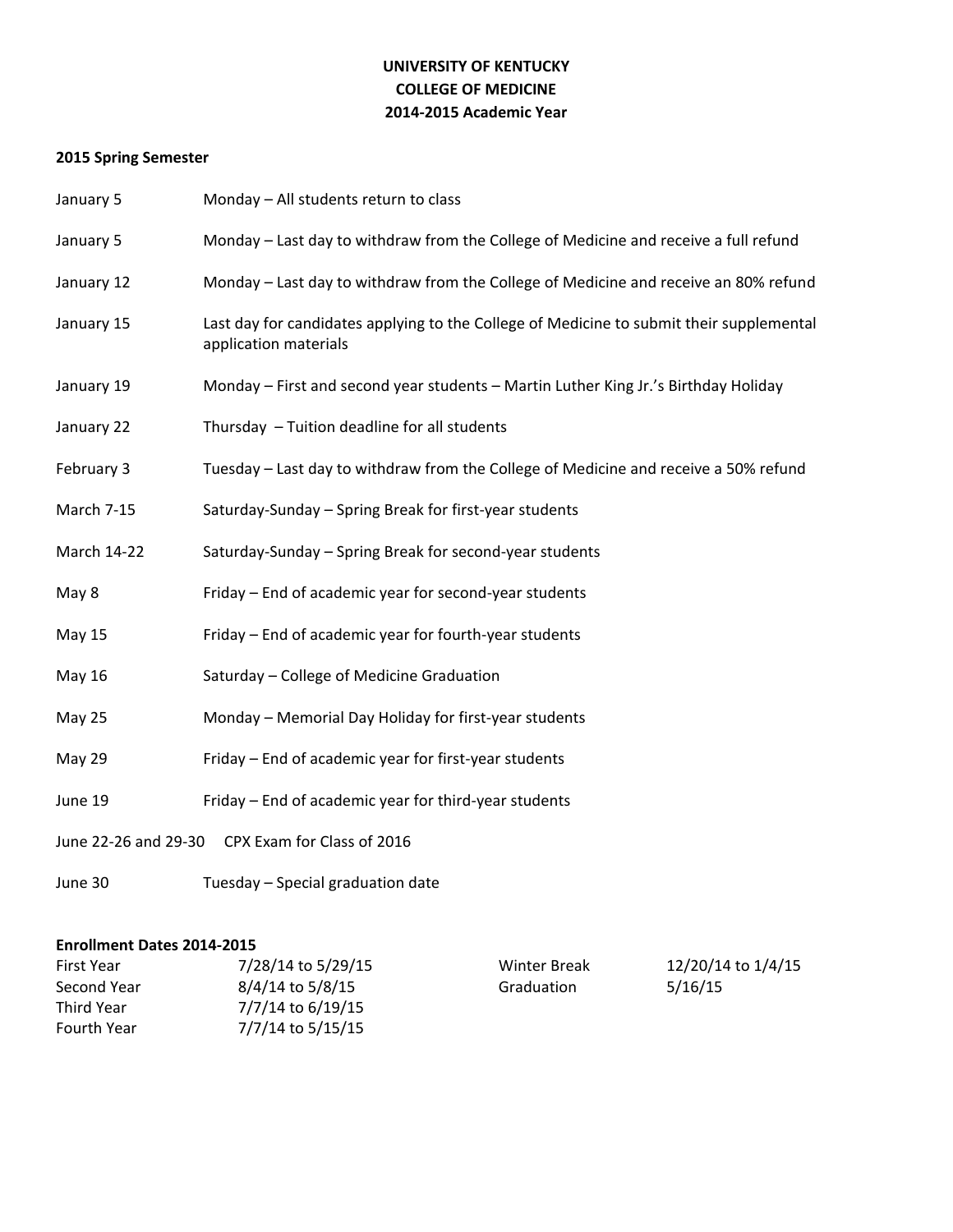### **First Year 2014-2015**

| July 28 to Aug 1 | Orientation                               |
|------------------|-------------------------------------------|
| Aug 4 to Oct 3   | Anatomy                                   |
| Aug 4 to May 29  | ICM I                                     |
| Aug 22           | <b>Fall tuition deadline</b>              |
| Sept 1           | Labor Day Holiday                         |
| Oct 8 to Dec 19  | <b>Biochemistry &amp; Genetics MTWThF</b> |
| Nov 26 to 30     | <b>Thanksgiving Holiday</b>               |
| Dec 20 to Jan 4  | <b>Winter Break</b>                       |
| Jan 5 to Mar 6   | Foundations of Disease and Therapeutics   |
| Jan 19           | Martin Luther King, Jr. Day Holiday       |
| Jan 22           | Spring tuition deadline                   |
| Mar 7 to Mar 15  | <b>Spring Break</b>                       |
| Mar 16 to May 8  | <b>Neurosciences</b>                      |
| May 11 to May 29 | <b>Behavioral Basis of Medicine</b>       |

### **Second Year 2014-2015**

| Aug 4 to Sept 12   | Musculoskeletal & Integumentary Systems     |
|--------------------|---------------------------------------------|
| Aug 5 to May 1     | <b>Introduction to Clinical Medicine II</b> |
| Sept 15 to Oct 3   | Hematologic & Lymphatic Systems             |
| Oct 13 to Nov 14   | Endocrine & Reproductive Systems            |
| Nov 17 to Dec 17   | Renal & Urinary Systems                     |
| Nov 26 to 30       | <b>Thanksgiving Holiday</b>                 |
| Dec 20 to Jan 4    | Winter Break                                |
| Jan 5 to Feb 6     | Cardiovascular System                       |
| Jan 19             | Martin Luther King, Jr. Day Holiday         |
| <b>Jan 22</b>      | Spring tuition deadline                     |
| Feb 9 to Mar 13    | <b>Respiratory System</b>                   |
| <b>March 14-22</b> | <b>Spring Break</b>                         |
| Mar 23 to Apr 17   | Gastrointestinal System and Nutrition       |
| Apr 20 to May 8    | Multisystem & Integrative Concepts          |
|                    |                                             |

### **Third Year 2014-2015**

| July 7 & 8        | Orientation                                                        |
|-------------------|--------------------------------------------------------------------|
| July 9 to June 19 | <b>Clinical Rotations</b>                                          |
| July 9 to Aug 1   | Block 1                                                            |
| Aug 4 to Aug 29   | Block 2                                                            |
| Sept 2 to Sept 26 | Block 3 (Starts on Tuesday due to Labor Day holiday)               |
| Sept 29 to Oct 24 | Block 4                                                            |
| Oct 27 to Nov 21  | Block 5                                                            |
| Nov 24 to Dec 19  | Block 6                                                            |
| Jan 5 to Jan 30   | Block 7                                                            |
| Feb 2 to Feb 27   | Block 8                                                            |
| Mar 2 to Mar 27   | Block 9                                                            |
| Mar 30 to Apr 24  | Block 10                                                           |
| Apr 27 to May 22  | Block 11                                                           |
| May 26 to June 19 | Block 12 (Starts on Tuesday due to Memorial Day holiday)           |
|                   | June 20, June 22-27, June 29-30, July 1: CPX for the class of 2016 |

# **Fourth Year 2014-2015**

| July 7 to Aug 1   | Period 1                                              |
|-------------------|-------------------------------------------------------|
| Aug 4 to Aug 29   | Period 2                                              |
| Sept 2 to Sept 26 | Period 3 (Starts on Tuesday due to Labor Day holiday) |